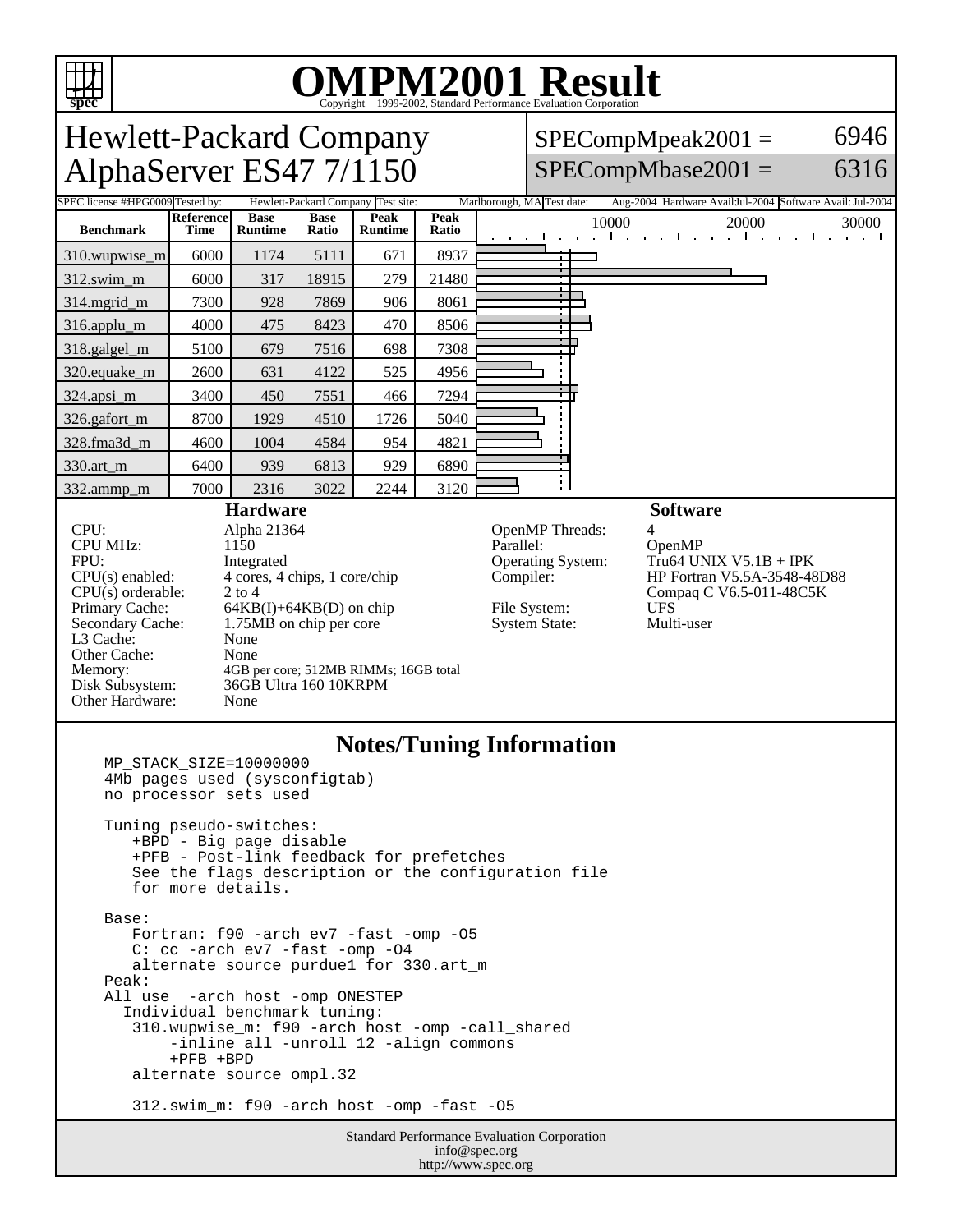

### OMPM2001 Result to Evaluation Corporation

Hewlett-Packard Company AlphaServer ES47 7/1150

 $SPECompMpeak2001 =$  $SPECompMbase2001 =$ 6946 6316

SPEC license #HPG0009 Tested by: Hewlett-Packard Company Test site: Marlborough, MA Test date: Aug-2004 Hardware Avail:Jul-2004 Software Avail: Jul-2004

#### **Notes/Tuning Information (Continued)**

 +PFB +BPD PTHREAD\_CONFIG=feature=def-scs,d4-scs alternate source ompl.32 314.mgrid\_m: f90 -arch host -omp -O5 -transform\_loops -tune ev7 -unroll 8 +PFB +BPD PTHREAD\_CONFIG=feature=def-scs,d4-scs alternate source ompl.32 316.applu\_m: f90 -arch host -omp -fast -O5 -unroll 14 +PFB PTHREAD\_CONFIG=feature=def-scs,d4-scs alternate source ompl.32 318.galgel\_m: f90 -arch host -omp -fast -unroll 5 -O5 320.equake\_m: cc -arch host -omp -fast -call\_shared -O4 -ldensemalloc -assume restricted\_pointers -inline speed -unroll 13 +PFB +BPD PTHREAD\_CONFIG=feature=def-scs,d4-scs alternate source ompl.32 324.apsi\_m: f90 -arch host -omp -O5 -transform\_loops -unroll 8 +PFB PTHREAD\_CONFIG=feature=def-scs,d4-scs alternate source ompl.32 326.gafort\_m: f90 -arch host -omp -fast -O5 -arch ev67 -tune ev67 alternate source ompl.32 328.fma3d\_m: f90 -arch host -omp -fast -O4 -transform\_loops +PFB +BPD PTHREAD\_CONFIG=feature=def-scs,d4-scs alternate source ompl.32 330.art\_m: cc -arch host -omp -assume whole\_program -ldensemalloc -call\_shared -assume restricted\_pointers -fast -O4 -unroll 16 -inline none +PFB +BPD alternate source purdue1 332.ammp\_m: cc -arch host -omp -O4 -ifo -assume nomath\_errno -assume trusted short alignment -fp reorder -readonly\_strings -ldensemalloc -assume restricted\_pointers -unroll 9 PTHREAD\_CONFIG=feature=def-scs,d4-scs Information on UNIX V5.1B Patches can be found at http://ftp1.service.digital.com/public/unix/v5.1/

Standard Performance Evaluation Corporation info@spec.org http://www.spec.org